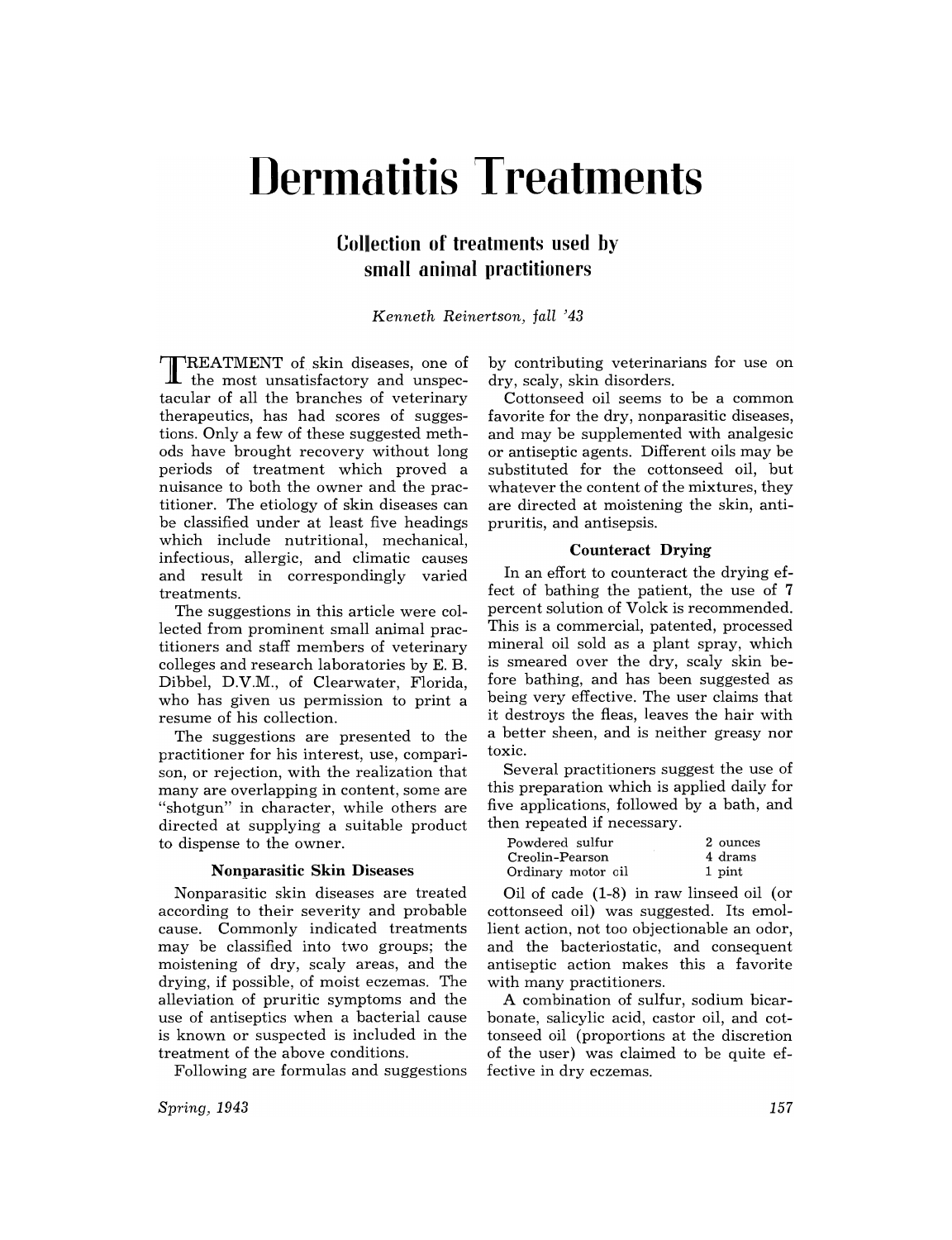Crude oil emulsions, such as Haver-Glover Crudol, received praise from a practitioner as being effective in moistening the skin.

## Objectionable to Dispense

The following preparation is used at the Iowa State College Veterinary clinic. This product has a mild antiseptic skin moistening action and is exceptionally good for hospital use but like the other oily preparations it is messy and objectionable to dispense. In place of the cottonseed oil base used in this formula, mineral oil, peanut oil, coconut oil or any other of the bland oils may be substituted.

| Zinc oxide     | 7.5 percent |
|----------------|-------------|
| Zinc stearate  | 7.5 percent |
| Cottonseed oil | 85 percent  |

The second group of formulas is for use on moist and weeping eczemas and consists of drying agents and astringents with some of the products containing antiseptics. These formulas have been collected from small animal practitioners and by use have proved effective in treating dry skin conditions.

One part balsam of Peru with six parts of pure grain alcohol is claimed effective as a drying and healing agent which is needed in moist eczemas. This is actually the Pennsylvania mange mixture without the creolin.

Powdered sodium bicarbonate can be dusted or patted on with gauze where there is sufficient weeping to cause the powder to cling. After four or five days treatment, this is followed with boric acid powder which is a good drying treatment and relieves itching. The infra-red rays may be used as supportive treatment after the exudate has dried.

# Glycerine Base

The Kansas State Veterinary College used 20 percent tannic acid in glycerine for moist eczemas with weeping spots and for dogs with tender areas between the foot pads. This acts to dry and toughen the skin without causing it to crack and bleed.

Another preparation is fundamentally the same as some already mentioned except for several added ingredients which classify it as a shotgun remedy.

| Salicylic acid  | 5 Gm.             |
|-----------------|-------------------|
| Tannic acid     | 5 Gm.             |
| Alcohol         | $90 \text{ cc.}$  |
| Phenol          | $\frac{1}{4}$ Gm. |
| Balsam of Peru  | 2 Gm.             |
| Chloral hydrate | 2 Gm.             |
| Darimol         | 1 pint            |

Another veterinarian used this mixture in minor cases and for dispensing to the owner.

| Darimol           | 1 pint        |
|-------------------|---------------|
| Green soap        | 1 pound       |
| Alcohol and water | equal parts-  |
|                   | q.s. 1 gallon |

The following was compounded by the same veterinarian for hospital use. This preparation can apparently be used for both eczema and mange and is applied every third day accompanied with massage.

| Crude oil           | 1 gallon            |
|---------------------|---------------------|
| Sweet oil           | 1 gallon            |
| Kerosene            | $\frac{1}{2}$ pint  |
| Cream of tartar     | $\frac{1}{2}$ pound |
| Precipitated sulfur | 2 pounds            |
| Thymol iodide       | $\frac{1}{2}$ pound |

#### Common Favorite

The common combination of 5 percent each of tannic acid and salicylic acid in alcohol is a favorite among many for use on moist eczemas, with the following variation.

| Chloral hydrate | 2 ounces |
|-----------------|----------|
| Salicylic acid  | 2 ounces |
| Tannic acid     | 6 ounces |
| Bathing alcohol | 1 gallon |

This mixture is applied three times daily and is supported with a corrected diet.

A preparation which is said to be extremely fat soluble and quite penetrating is:

| Gasoline             | 1 part  |
|----------------------|---------|
| Benzene              | 1 part  |
| Spirit of turpentine | 1 part  |
| Burned motor oil     | 2 parts |

To one gallon of this mixture one-half pound of moth balls is added. This material should be applied over one-third of the body surface each day for four or five days, followed by a warm bath. Treatment is repeated as often as needed. The same practitioner suggested another treatment which consists of light feeding with raw meat and bulky food such as brown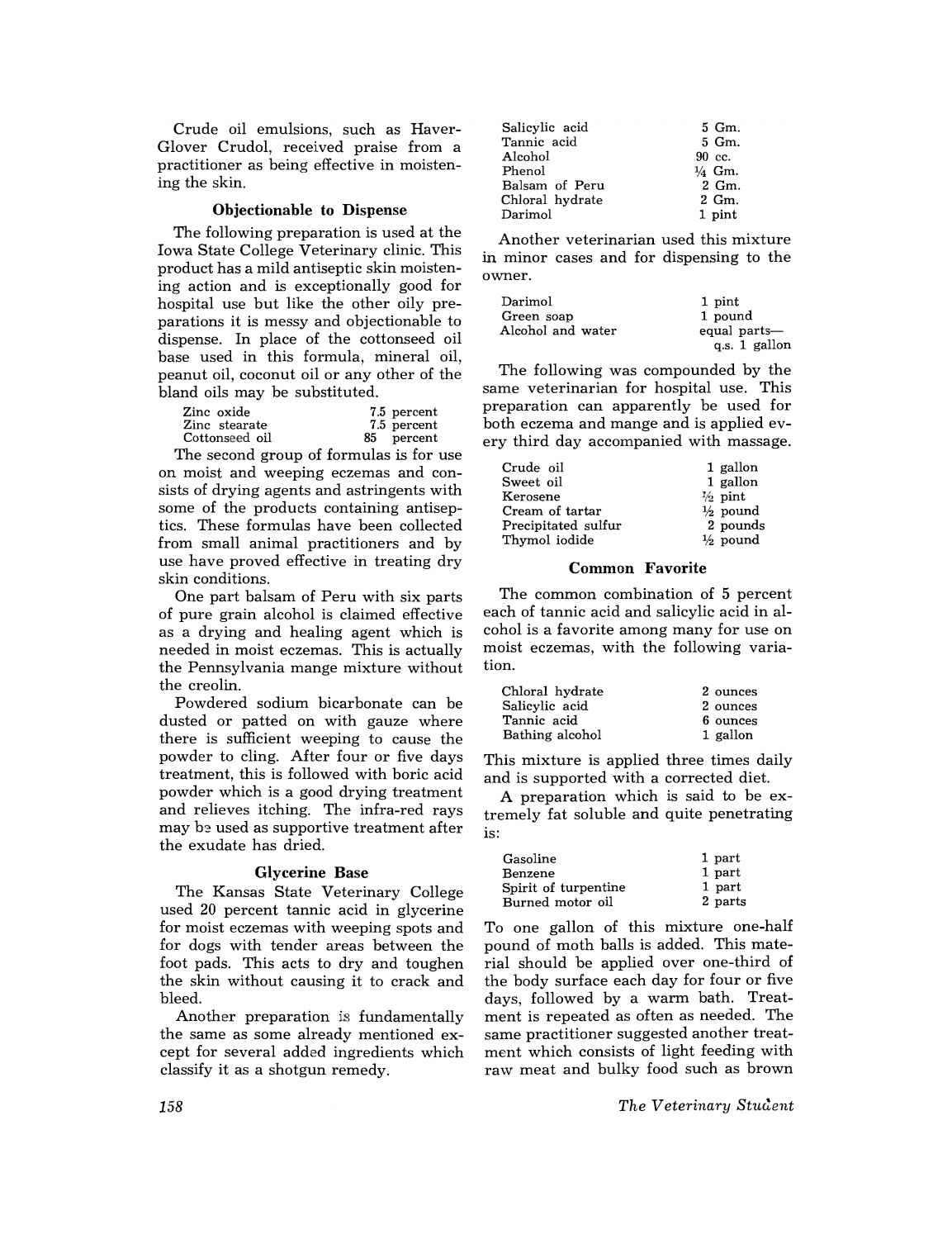bread, supported by one ounce of magnesium sulfate given every other day or depending on the relative purgation attained. The magnesium sulfate is discontinued when the intestinal tract is well purged. This practitioner also suggested the alterative treatment of 0.6 grams of neoarsphenamine intravenously (calculated on the basis of a 30 pound dog) repeated in five to seven days if healing has not occurred. Another veterinarian alternated the tannic acid, salicylic acid and alcohol treatment previously mentioned with pyoktanin (proprietary gentian violet solution). Some veterinarians used the previously considered oil of cade-linseed oil mixture for both moist and dry eczemas.

# **Ringworm**

Ringworm is a less frequently encountered parasitic condition. The Army ringworm solution is a suggested treatment and consists of one and one-half grains of mercuric chloride in one ounce of tincture of iodine. This may be followed by an ointment such as 10 percent sodium thiosulfate. This treatment is also suggested for cats and has been favorably received except where the lesions are so deep as to require incision or probing. The use of iodine or some other antiseptic is then more effective.

## **Demodectic** Mange

Mange comprises the majority of the parasitic conditions found in small animals, and unfortunately, is the most unfavorable from the standpoint of prognosis and length of time required for treatment.

The commonest treatment of Demodectic mange (follicular mange) today is Canex (Merck) which is an oily mixture containing rotenone. It is applied to the localized areas, or if the lesions are general, to not more than one-third of the body surface at a time. Treatment should not be repeated on an area oftener than once every four or five days. If an animal is presented in a weakened condition the physical condition should be built up before beginning the mange treatment. Biweekly baths in lime-sulfur solution and repetition of the Canex treatment after a day's rest is commonly used.

Another choice is the old University of Pennsylvania mange mixture (UPMM).

| Creolin-Pearson | 5 parts  |
|-----------------|----------|
| Balsam of Peru  | 15 parts |
| Grain alcohol   | 80 parts |

This mixture is applied daily or every other day to affected parts not exceeding one-third of the body surface.



Characteristic demodectic mange lesions on a dog.

The Ohio State Veterinary College proposed the following formula.

| Rotenone   | 1 part   |
|------------|----------|
| Alcohol    | 80 parts |
| Acetone    | 10 parts |
| Oleic acid | 10 parts |

In preparing this compound the rotenone and acetone are mixed prior to adding the alcohol. After shaking well the oleic acid is then added. This formula was derived in an attempt to make a mixture from which rotenone would not pecipitate and is used in much the same manner as Canex.

The following is another treatment of the shotgun variety suggested for follicular mange:

| Creolin           |                     | $30\,c$ .        |
|-------------------|---------------------|------------------|
| Phenol            |                     | $15$ cc.         |
| Flowers of sulfur |                     | 8 ounces         |
| Turpentine        | 120 cc.             |                  |
| Ammonia water     |                     | $90 \text{ cc}$  |
| Linseed oil (raw) | $600 \, \text{cc}$  |                  |
| Kerosene          | $1200 \, \text{cc}$ |                  |
| Oil of tar        |                     | $30 \text{ cc.}$ |
|                   |                     |                  |

The strength of this mixture is expressed in the accompanying directions sent in by

*(Continued on page 198)* 

*Spring. 1943*